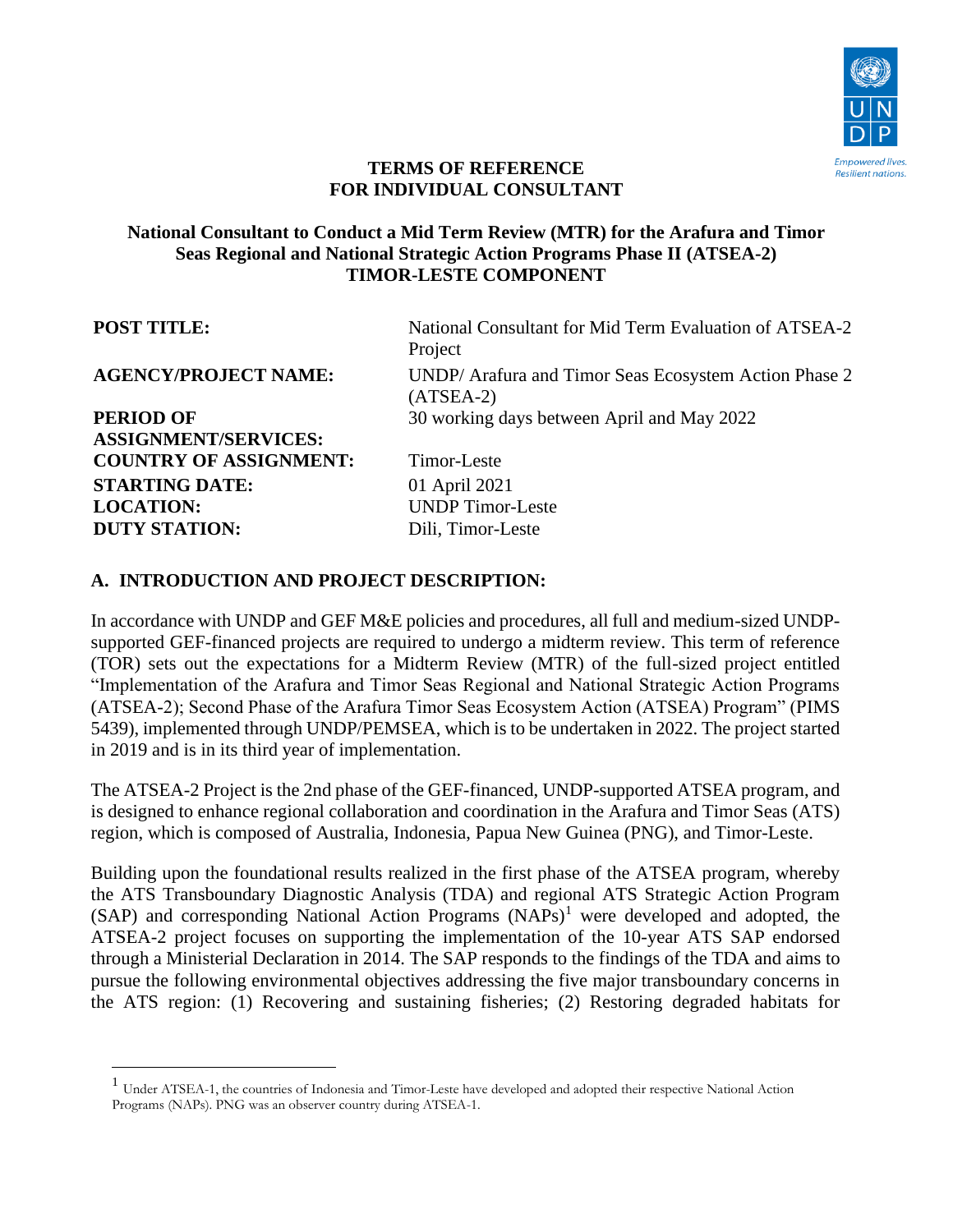

sustainable provision of ecosystem services; (3) Reducing land-based and marine sources of *esilient nations*. pollution; (4) Protecting key marine species; and (5) Adaptation to the impacts of climate change.

In accordance with the SAP's long-term objective, the ATSEA-2 project aims to enhance sustainable development of the ATS region to protect biodiversity and improve the quality of life of its inhabitants through conservation and sustainable management of marine-coastal ecosystems. To achieve this objective, the project's intervention has been organized in three components, under which nine outcomes and 22 outputs are expected. The project components include:

- Component 1: Regional, National and Local Governance for Large Marine Ecosystem Management
- Component 2: Improving LME Carrying Capacity to Sustain Provisioning, Regulating and Supporting Ecosystem Services
- Component 3: Knowledge Management

The project is closely aligned with the GEF-6 IW strategic programs, particularly to Objective 3 "Enhance multi-state cooperation and catalyse investments to foster sustainable fisheries and protect coastal habitats and reduce pollution of coasts and Large Marine Ecosystems (LMEs)". It also applies a multifocal approach which covers international waters and biodiversity focal areas, as well as increased resilience to climate change.

The project is being managed under National Implementation Modality (NIM) with full country office support. In particular, UNDP Indonesia serving as the Principal Project Representative (PPR) is managing Indonesia component (Award ID 00096036) and Regional and PNG component (Award ID 00111335), while Timor-Leste component (Award ID 00111339) is being executed by UNDP Timor-Leste. The Partnerships in Environmental Management for the Seas of East Asia (PEMSEA) is serving as executing agency for the regional and PNG component of the project. Indonesia, PNG, and Timor-Leste are the three participating countries to the project with corresponding co-financing support, while Australia is providing technical and co-financing support to the project.

The project has a five-year timeframe starting from 2019 to 2024. The project implementation began in 2019 but with varying starting dates based on the signing of the Project Document by member countries: Indonesia-01 February 2019; Timor-Leste-05 March 2019, Papua New Guinea-29 July 2019, while at the regional level the activities started from 24 July 2019 following the signature of Project Cooperation Agreement (PCA) between PEMSEA and UNDP Indonesia. The Project Inception Meetings were conducted in Indonesia on 03 October 2019, in Timor-Leste on 16 December 2019, and at the regional level on 19 November 2019, while PNG's inception meeting was conducted only on 31 May 2021, following the series of discussions and finalization of the Memorandum of Agreement (MOA) between PEMSEA and the National Fisheries Agency (NFA) of PNG which was signed on 21 October 2020. The Regional Project Management Unit (RPMU) serving as Secretariat and based in Bali, Indonesia was operationalized beginning early 2020, while National Coordinating Units (NCUs) were operationalized in Indonesia and Timor-Leste in 2019, and in PNG in 2021.

The total GEF grant for the project is US\$ 9,745,662, with corresponding co-financing commitments (in-kind and in cash) amounting to US\$33,818,412 from the ATS government partners, UNDP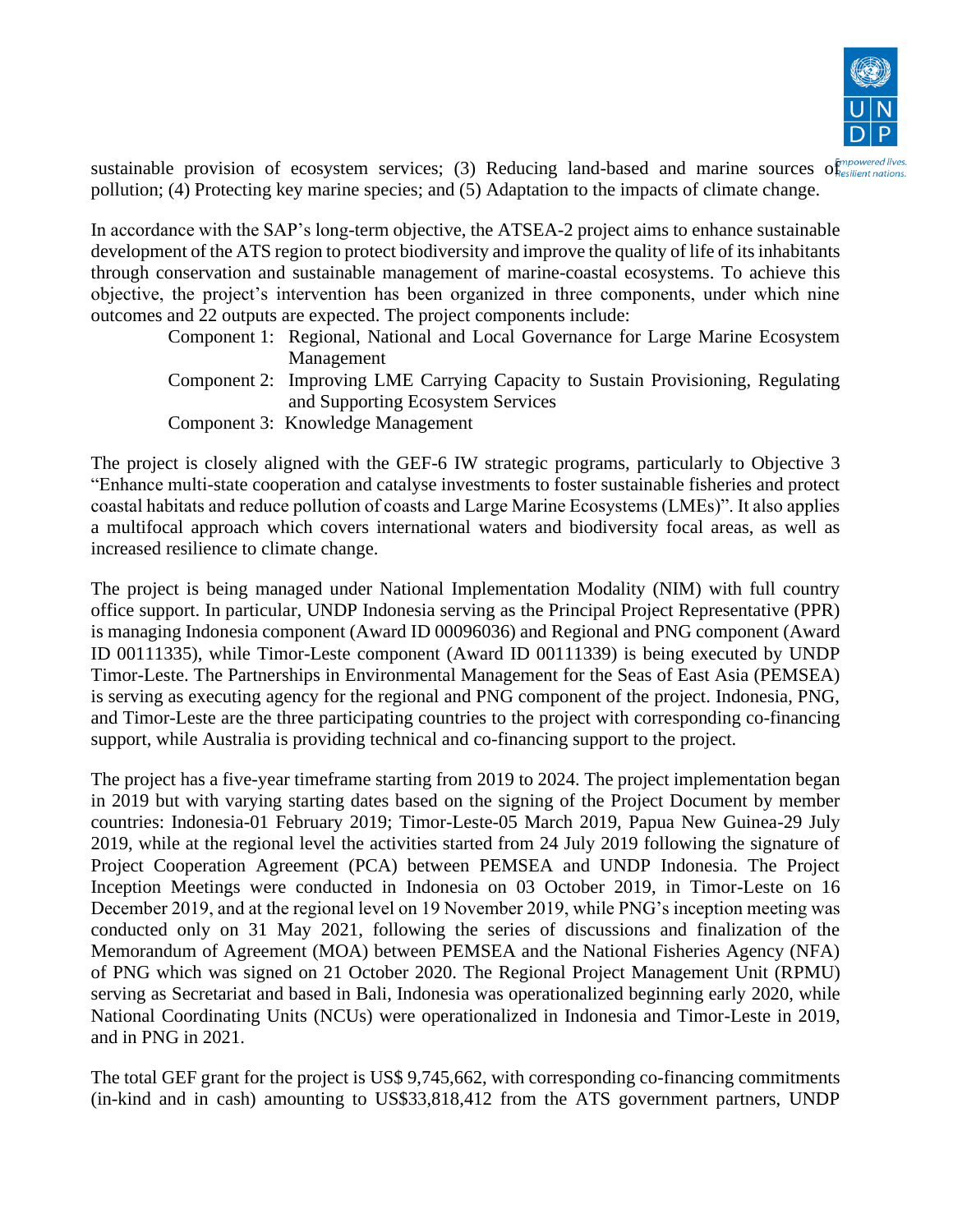

Indonesia, UNDP PNG, and NGO partners. For the Timor-Leste component, the total GEF grant is esilient nations at US\$ 2,120,000, with corresponding co-financing commitment amounting to US\$ 10,000,000.

### **B. OBJECTIVE OF THE ASSIGNMENT/SCOPE OF SERVICE**

The MTR will assess progress towards the achievement of the project objectives and outcomes as specified in the Project Document's Strategic Results Framework and assess early signs of project success or failure with the goal of identifying the necessary changes to be made to set the project on-track to achieve its intended results. The MTR will specifically a) Review all relevant sources of information including documents prepared during the preparation phase (i.e. PIF, UNDP Initiation Plan, UNDP Social and Environmental Screening Procedure/SESP), the Project Document, project reports including annual PIRs, project work plans and budget revisions, and any other materials that the team considers useful for this evidence-based review; b) Review the baseline GEF focal area Core Indicators/Tracking Tools submitted to the GEF at CEO endorsement, and the midterm GEF focal area Core Indicators/Tracking Tools that must be completed before the MTR begins; c) Review technical and managerial aspects and consider issues of effectiveness, efficiency, relevance, impact and sustainability. This review should be conducted throughout project's components, strategy and approach against its objectives, output and outcome targets; d) Identify factors that have facilitated and/or impeded the achievement of objectives and should result in recommendations and lessons learned that will help project managers/project team in reorienting and re-prioritizing project activities and managerial arrangements as needed for the remainder of the project. The MTR should take into account all relevant factors including social and/or gender factors that may hinder achievement of objectives. Hence, gender lens should be applied in the whole approach and methodology of evaluation review; e) Identify future directions and recommendations for the project team, donors, government and partners and provide them with a clear understanding of the major outcomes and with a strategy and policy options to achieve the project's expected results more effectively and efficiently.

The MTR will also review the project's strategy, including gender mainstreaming and approach to the vulnerable group, and its risks to sustainability. The MTR will also look at any project interventions that have contributed directly or indirectly to government's effort of COVID-19 recovery both at the national level and project sites.

Result of the MTR will be submitted to the GEF. The MTR findings and responses outlined in the management response will be incorporated as recommendations for enhanced implementation during the final half of the project's duration.

Refer to List of MTR Annexes (Annex 5) for UNDP guidance on the conduct, preparation and finalization of MTR report.

### **C. EXPECTED OUTPUTS AND DELIVERABLES**

The specific deliverables expected from this assignment is as following: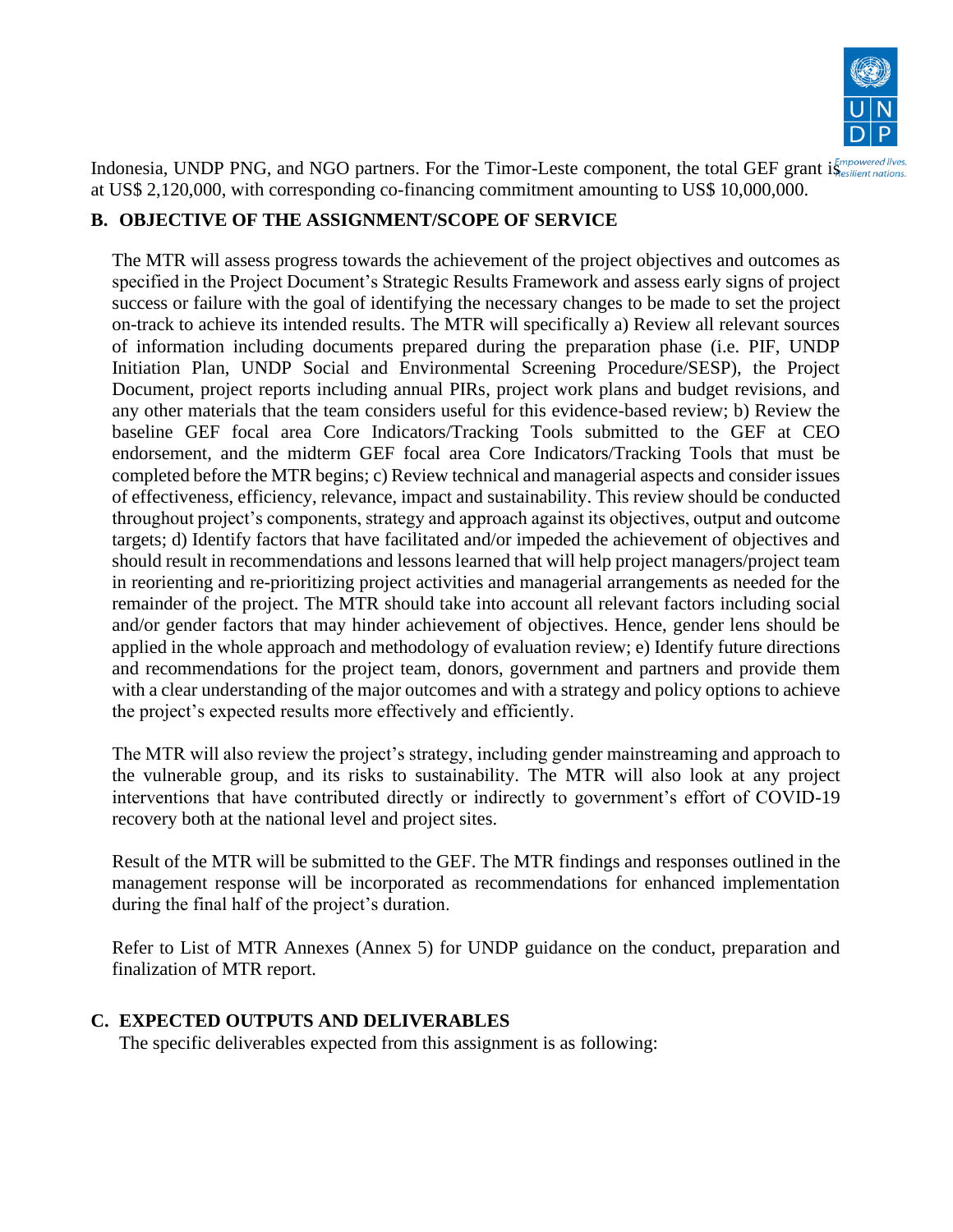

nations

| $#$ .          | <b>Deliverables/ Outputs</b>                                                                                                         | <b>Estimated</b><br>completion<br>days | <b>Target Due</b><br><b>Dates</b> | <b>Payment</b><br><b>Milestones</b> | <b>Review and</b><br><b>Feedback</b>                                     | <b>Review &amp;</b><br><b>Approval</b> |
|----------------|--------------------------------------------------------------------------------------------------------------------------------------|----------------------------------------|-----------------------------------|-------------------------------------|--------------------------------------------------------------------------|----------------------------------------|
| $\mathbf{1}$   | <b>MTR</b> Inception Report<br>and consultancy work<br>plan                                                                          | $\overline{4}$                         | 8 April 2022                      | 10%                                 | ATSEA-2<br>Regional<br>Programme                                         |                                        |
| 2              | <b>MTR</b><br>Undertake<br>fieldwork/interviews,<br>Make<br>and<br>prepare<br><b>Presentation</b> for Initial<br>Findings of the MTR | 13                                     | 30 April 2022                     | 25%                                 | Unit, ATSEA-2<br>National<br>Coordination<br><b>Unit Timor-</b><br>Leste | <b>UNDP</b><br>Timor-<br>Leste         |
| 3              | <b>Draft MTR Report</b>                                                                                                              | 8                                      | 15 May 2022                       | 35%                                 |                                                                          |                                        |
| $\overline{4}$ | <b>Final MTR Report</b>                                                                                                              | 5                                      | 30 May 2022                       | 30%                                 |                                                                          |                                        |
|                | <b>Total number of days</b>                                                                                                          | 30 days                                |                                   | 100%                                |                                                                          |                                        |

#### **D. INSTITUTIONAL ARRANGEMENTS**

The Individual Consultant (IC)/National Consultant (NC) will work closely with the National Project Coordinator (NPC) of ATSEA-2 who will ensure that all relevant documents and any other necessary support is available and any planned meetings with stakeholders and partners are arranged for this assignment. The NPC will also provide guidance and information and liaise with the government partners to facilitate the process needed for this assignment. The IC/NC will be in regular contact with the National Project Coordinator (NPC) ATSEA-2 to update his/her working progress.

UNDP Timor-Leste and ATSEA-2 Project Team will provide logistic support to the IC/NC in the implementation of specific meetings identified as essential to be undertaken for the purposes of this MTR. If travel to project sites and/or meetings to meet the identified stakeholders is restricted due to Covid 19 related travel restrictions, UNDP will provide support towards the organization of virtual meeting. An updated stakeholder list with contact details (phone and email) will be provided by UNDP Timor-Leste to the MTR Consultant.

The IC/NC for Timor-Leste will be part of an MTR Team (one International Consultant as team leader, and one National Consultant for Indonesia). While the NC for Timor-Leste will be responsible for the in-depth review of the Timor-Leste component, he/she will also closely coordinate with the MTR Team for the development of the inception report and ensure that MTR findings and recommendations from Timor-Leste MTR are considered as part of the overall consolidated MTR Report for the ATSEA-2 project. Meetings with the MTR Team will be coordinated by the ATSEA-2 Regional Project Management Unit (RPMU).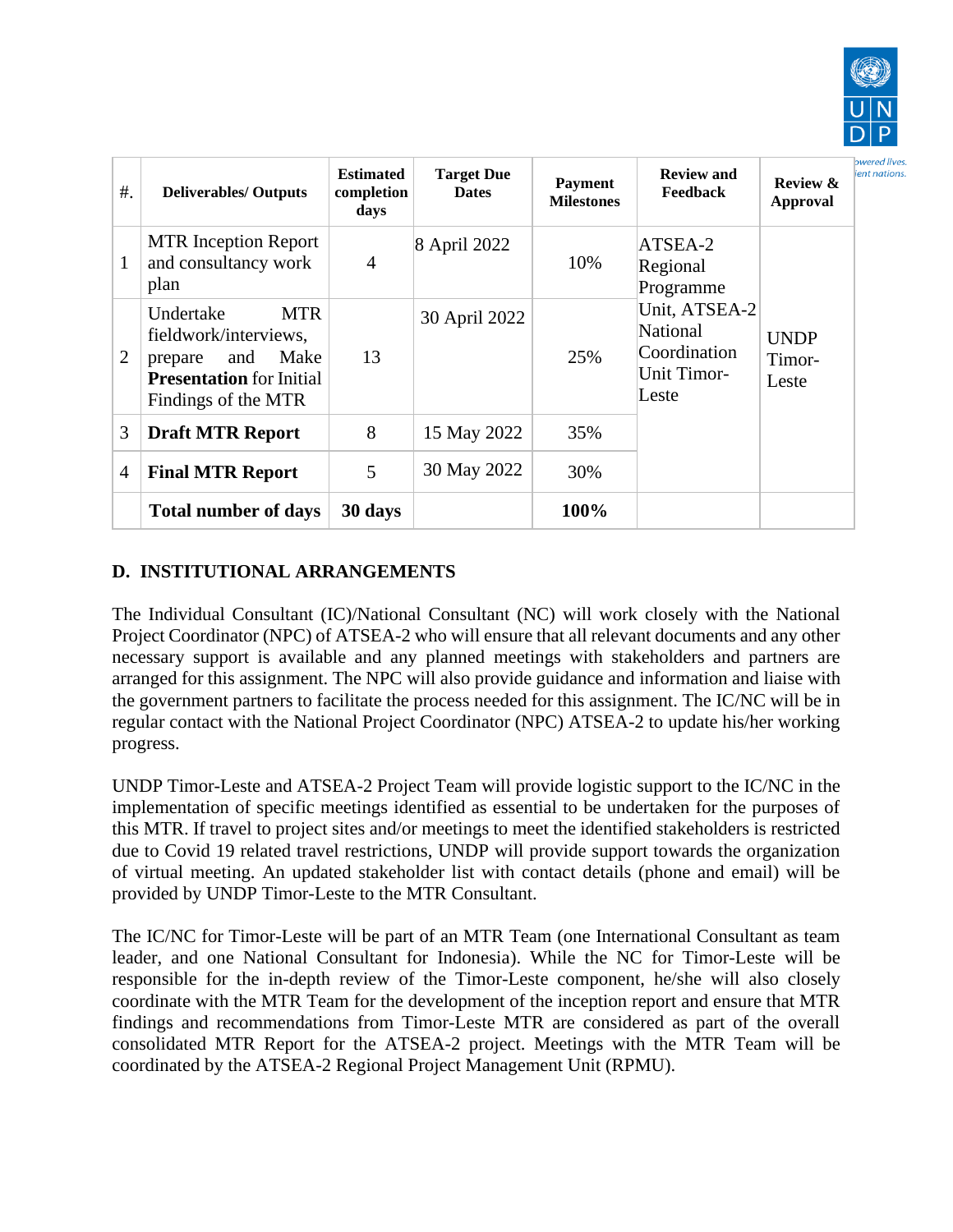

### **E. DURATION OF ASSIGNMENT**

The assignment is expected for a period of 30 days between April 2022 to May 2022 in Timor-Leste. The consultant must also be available for regular meetings with the ATSEA-2 Regional Project Management Unit (RPMU), NCU in Timor-Leste, and implementing partners and stakeholders. Field visits to municipalities for consultation, if required, will be arranged based on the approved consultant's work plan/schedule.

### **F. DUTY STATION**

Dili, Timor-Leste

# **G. QUALIFICATIONS OF THE SUCCESSFUL INDIVIDUAL CONTRACTOR**

The IC/National Consultant (NC) should have prior experience and exposure in evaluation of similar projects. The selected applicant should not have participated in the project preparation and/or implementation and should not have conflict of interest with project related activities.

The **National Consultant (NC)** must present the following qualifications:

#### **Education:**

• University Degree (Preferably Masters) in sociology, development studies/ management, environmental science, environment & natural resources management, social anthropology, or any related course (20%).

### **Experience:**

- Minimum of five (5) years of relevant professional experience especially on results-based monitoring and evaluation methodologies and applying SMART indicators and reconstructing or validating baseline scenarios (20%);
- Experience in the evaluation of technical assistance projects, preferably UN agencies and major donors (20%);
- Minimum 2 years work experience with institutions, programmes and local and national governments in the ATS region (10%)
- Demonstrated understanding of issues related to sustainable fisheries, coastal and marine habitats and biodiversity, climate change, marine and land-based pollution, including experience in gender sensitive evaluation and analysis, and experience working on application of EAFM, ICM, EbA approaches (20%)
- Excellent English writing and communication skills. Demonstrated ability to assess complex situations to distill critical issues and draw forward looking conclusions (5%) succinctly and clearly
- Experience leading multi-disciplinary, multi-national teams to deliver quality products in high stress, short deadline situations (5%)

### **3. Language Requirements:**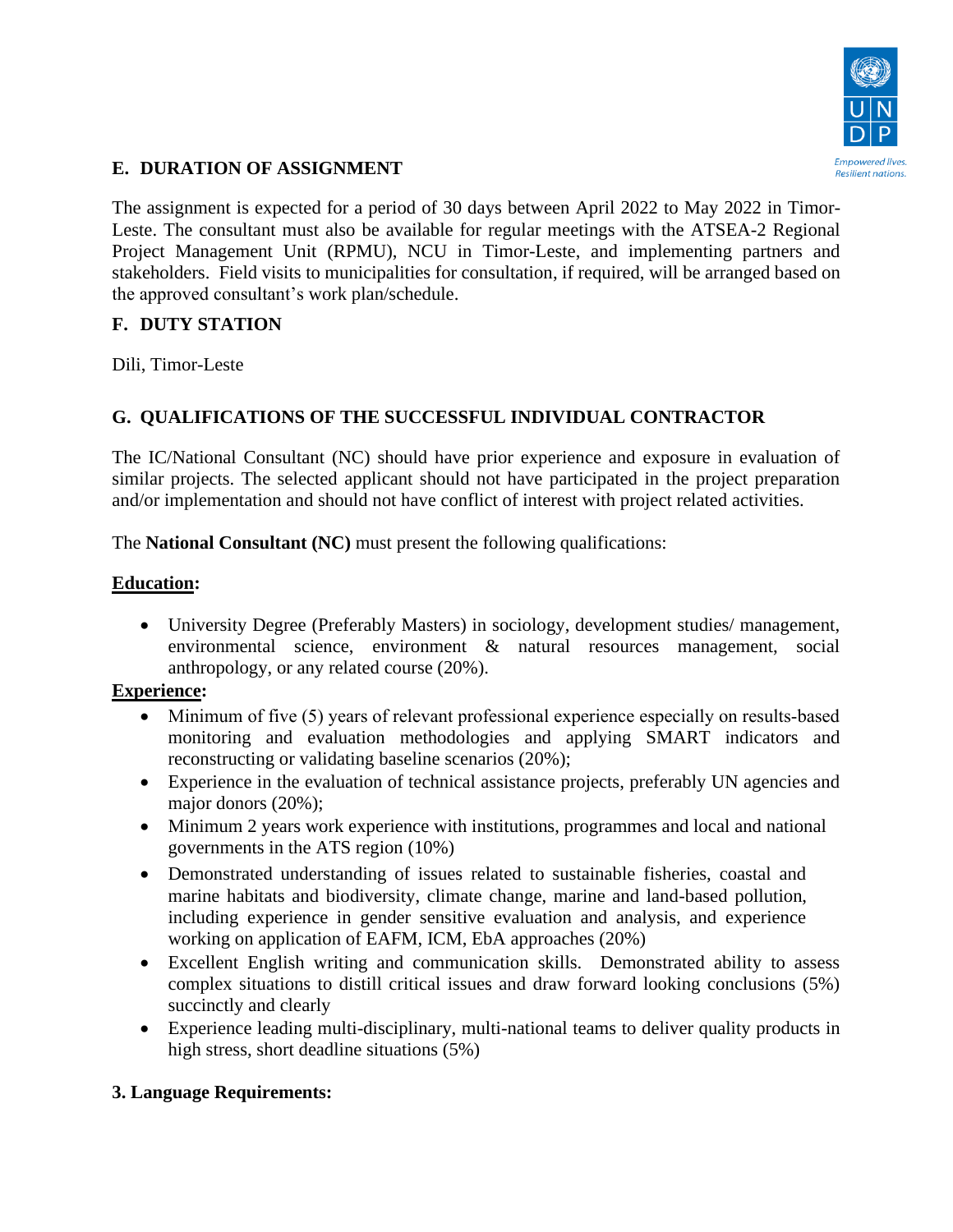

- Fluency in English with excellent written communication skills, and strong experience writing *Empowered lives*. reports is required.
- Knowledge of written and spoken skills in Tetum would be an advantage.

### **4. Competencies and special skills requirement:**

- Strong leadership and good communication skills and strong analytical, reporting and writing skills;
- Openness to change and ability to receive/integrate feedback and have ability to plan, organize, implement and report on work;
- Ability to work under pressure and tight deadlines.
- Proficiency in the use of office IT applications and Internet in conducting research.
- Good presentation and facilitation skills and demonstrates integrity and ethical standards.
- Positive, constructive attitude to work and displays cultural, gender, religion, race, nationality and age sensitivity and adaptability.
- Strong field work experience and strong communication skills in community and other relevant stakeholder.

# **H. SCOPE OF PRICE PROPOSAL AND SCHEDULE OF PAYMENTS**

#### **Lump Sum Amount**

The financial proposal must be expressed in the form of a lump sum all-inclusive cost linked to deliverables specified in TOR Section C, supported by a breakdown of costs as per the template provided. If travel to municipalities is required during the assignment, UNDP will cover all the costs of transportation, hotels and meals.

If an Offeror is employed by an organization/company/institution, and he/she expects his/her employer to charge a management fee in the process of releasing him/her to UNDP under Reimbursable Loan Agreement (RLA), the Offeror must indicate at this point, and ensure that all such costs are duly incorporated in the financial proposal submitted to UNDP.

#### **Deliverables and schedule of payments**

The MTR IC/National Consultant (NC) will liaise and coordinate with the International Consultant in-charge of the review of the ATSEA-2 Regional and PNG component and overall MTR for ATSEA project, to ensure that the submitted deliverables meet the expectations of the overall MTR. Upon submission of each deliverable and accepted by UNDP Timor-Leste, payments will be done according to the outlined breakdown and timeline.

| <b>Deliverable/Outputs</b>                                                          | <b>Target due dates</b> | <b>Breakdown of the payment</b> |
|-------------------------------------------------------------------------------------|-------------------------|---------------------------------|
| <b>Deliverarable 1: Mid Term Review</b><br><b>(MTR)</b> Inception Report clarifying | 8 April 2022            | 10%                             |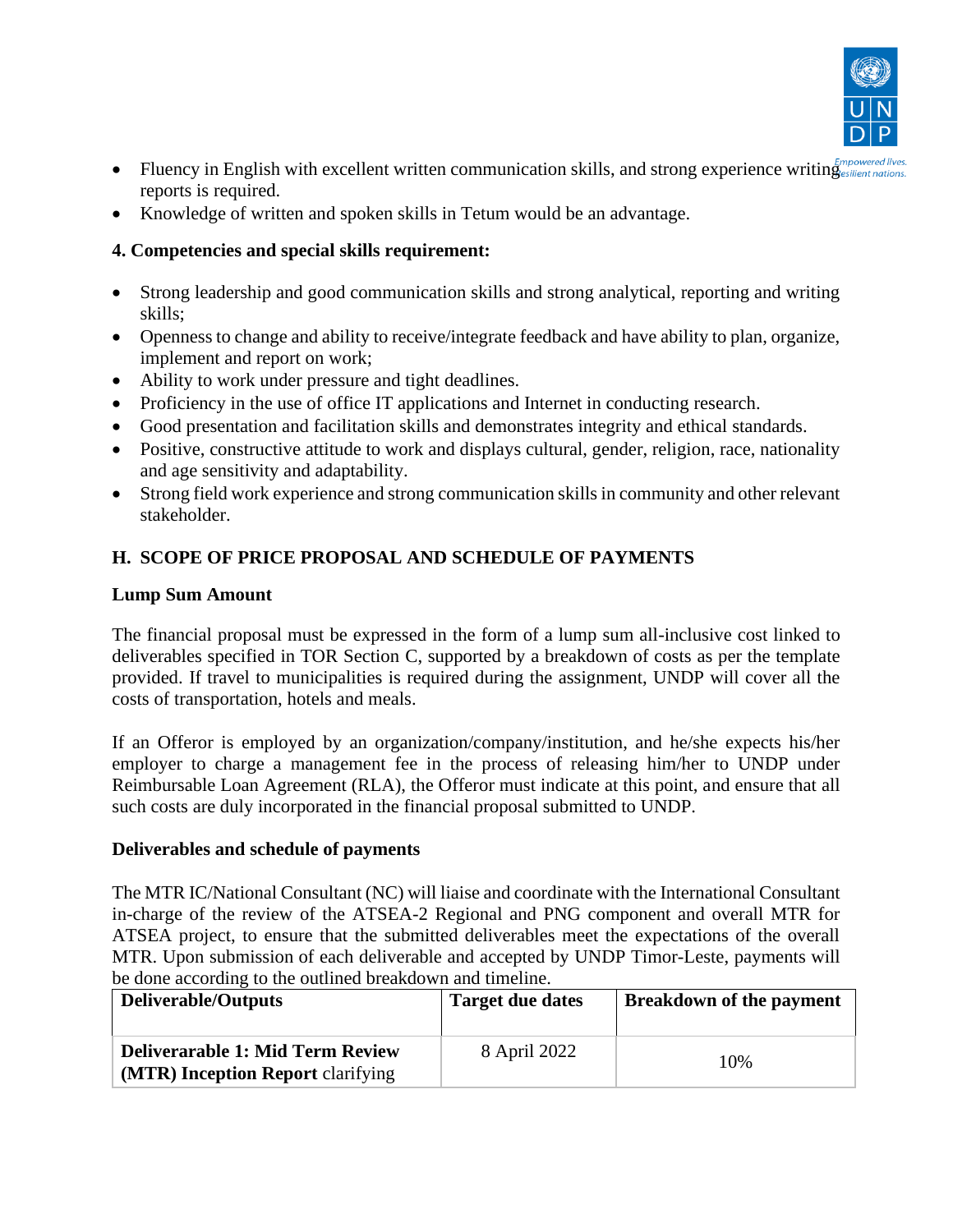

| objectives and methods of Midterm<br>Review as well as the work plan                                                                                                                     |               |     | bwered lives<br>ient nations |
|------------------------------------------------------------------------------------------------------------------------------------------------------------------------------------------|---------------|-----|------------------------------|
| <b>Deliverable 2: Presentation</b> for Initial<br>Findings of the MTR for the ATSEA-2<br>Project Timor-Leste Component and<br>regional review)                                           | 30 April 2022 | 25% |                              |
| <b>Deliverable 3: Draft MTR Report</b><br>(A guide on contents of the National Mid<br>Term Review Report is found in the<br>annexes to this TOR).                                        | 15 May 2022   | 35% |                              |
| <b>Deliverable 4: Final MTR Report for</b><br>ATSEA-2 Timor-Leste Component and<br>ensure that its key inputs are covered in<br>the consolidated MTR Report to be<br>prepared by the IC. | 30 May 2022   | 30% |                              |

# **I. RECOMMENDED PRESENTATION OF OFFER**

Individual consultants interested in the assignment must submit the following documents to demonstrate their qualification in one single PDF document:

- a) **Duly accomplished Letter of Confirmation of Interest and Availability** using the template provided by UNDP [\(the template to be downloaded from the procurement notice](https://procurement-notices.undp.org/view_file.cfm?doc_id=234643)  [link\)](https://procurement-notices.undp.org/view_file.cfm?doc_id=234643).
- b) **Personal CV or P11** indicating all past experiences from similar projects, as well as the contact details (email and telephone number) of the Candidate and at least three (2) professional references (to be downloaded from the procurement notice link).
- c) **Financial Proposal:** that indicates the all-inclusive fixed total contract price, supported by a breakdown of costs, as per template provided [\(the template to be downloaded from the](https://procurement-notices.undp.org/view_file.cfm?doc_id=234643)  [procurement notice link\)](https://procurement-notices.undp.org/view_file.cfm?doc_id=234643).
- d) **Technical Proposal:**
	- a. Brief description of why the individual considers him/herself as the most suitable for the assignment.
	- b. A methodology, on how they will approach and complete the assignment and work plan as indicated above.

# **J. CRITERIA FOR SELECTION OF THE BEST OFFER**

Individual consultant will be evaluated based on the following methodology:

The award of the contract shall be made to the individual consultant whose offer has been evaluated and determined as:

- 1) Responsive/compliant/acceptable, and
- 2) Having received the highest score out of a pre-determined set of weighted technical and financial criteria specific to the solicitation.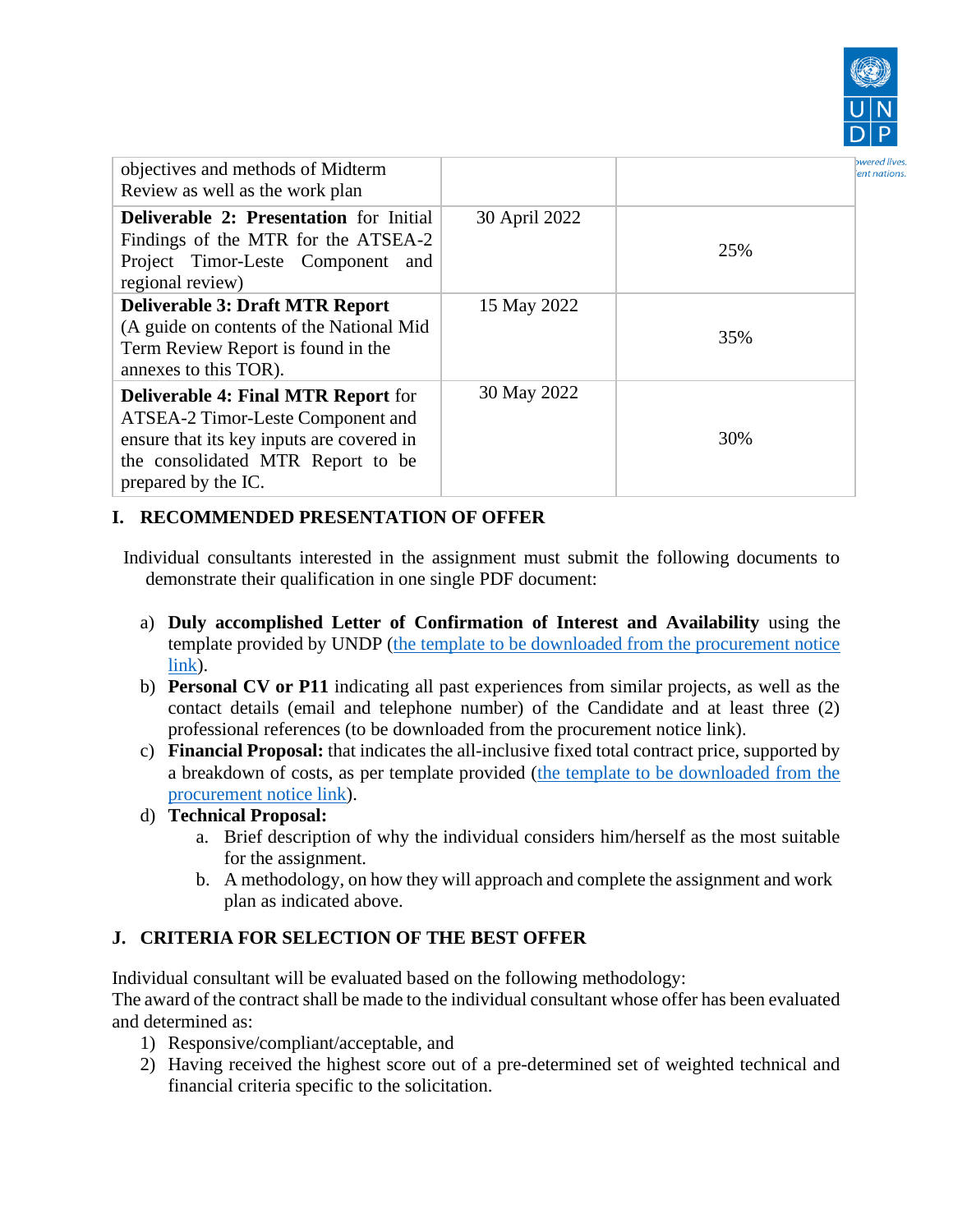

\* Technical Criteria weight 70%

\* Financial Criteria weight 30%

Only candidates obtaining a minimum of 49 points (70% of the total technical points) would be considered for the Financial Evaluation.

### **Technical Evaluation (70%)**

# **Qualification, Experience and Technical Proposal (70 marks):**

- 1) General Qualification (15 marks).
- 2) Experience relevant to the assignment (35 marks);
- 3) Technical Proposal: Brief methodology and workplan on how the consultant will approach and complete the work *(20 marks).*

# **Financial Evaluation (30%):**

The following formula will be used to evaluate financial proposal:

 $p = y$  ( $\mu$ /z), where

 $p =$  points for the financial proposal being evaluated

 $y =$  maximum number of points for the financial proposal

 $\mu$  = price of the lowest priced proposal

 $z = price$  of the proposal being evaluated

**Annexes** *(click on the hyperlink to access the documents)***:**

- **Annex 1 - [IC Contract Template](https://eur03.safelinks.protection.outlook.com/?url=https%3A%2F%2Finfo.undp.org%2Fgssu%2FeRecruit%2FTemplates_IC%2FAnnexII.pdf&data=02%7C01%7Cmohammadkhalid.alimkhail%40undp.org%7Cc5584ee1d47a4191368108d75aa64cfe%7Cb3e5db5e2944483799f57488ace54319%7C0%7C0%7C637077542604846870&sdata=yG5aHd9Ev2FGm4XjhySImRKFCxTcnDycarIwLz0hTkU%3D&reserved=0)** (for information);
- **Annex 2 [Financial Proposal Template using the template provided by UNDP](https://procurement-notices.undp.org/view_file.cfm?doc_id=234643)** (to be completed at later stage upon request by UNDP);
- **Annex 3 – [IC General Terms and Conditions](https://eur03.safelinks.protection.outlook.com/?url=https%3A%2F%2Finfo.undp.org%2Fgssu%2FeRecruit%2FTemplates_IC%2FAnnexIII.pdf&data=02%7C01%7Cmohammadkhalid.alimkhail%40undp.org%7Cc5584ee1d47a4191368108d75aa64cfe%7Cb3e5db5e2944483799f57488ace54319%7C0%7C0%7C637077542604856862&sdata=J4XiH%2BBg6y0tgduJ1667P0onMiyFNZBdJKNNczPB0nc%3D&reserved=0)** (for information);
- **Annex 4 [RLA Template](https://eur03.safelinks.protection.outlook.com/?url=https%3A%2F%2Finfo.undp.org%2Fgssu%2FeRecruit%2FTemplates_IC%2FAnnexIV.pdf&data=02%7C01%7Cmohammadkhalid.alimkhail%40undp.org%7Cc5584ee1d47a4191368108d75aa64cfe%7Cb3e5db5e2944483799f57488ace54319%7C0%7C0%7C637077542604856862&sdata=0IsP0zrOiRNUbvl04onlWEP3E6GPFBJ%2F5Dhoki1yxuE%3D&reserved=0)** (if consultant wishes to be recruited through an employer) -(for information).
- **Annex 5: Annexes to the MTR ToR**

### **Incomplete applications will not be considered and will be disqualified automatically.**

# **K. APPROVAL**

**This TOR is approved by**: Signature